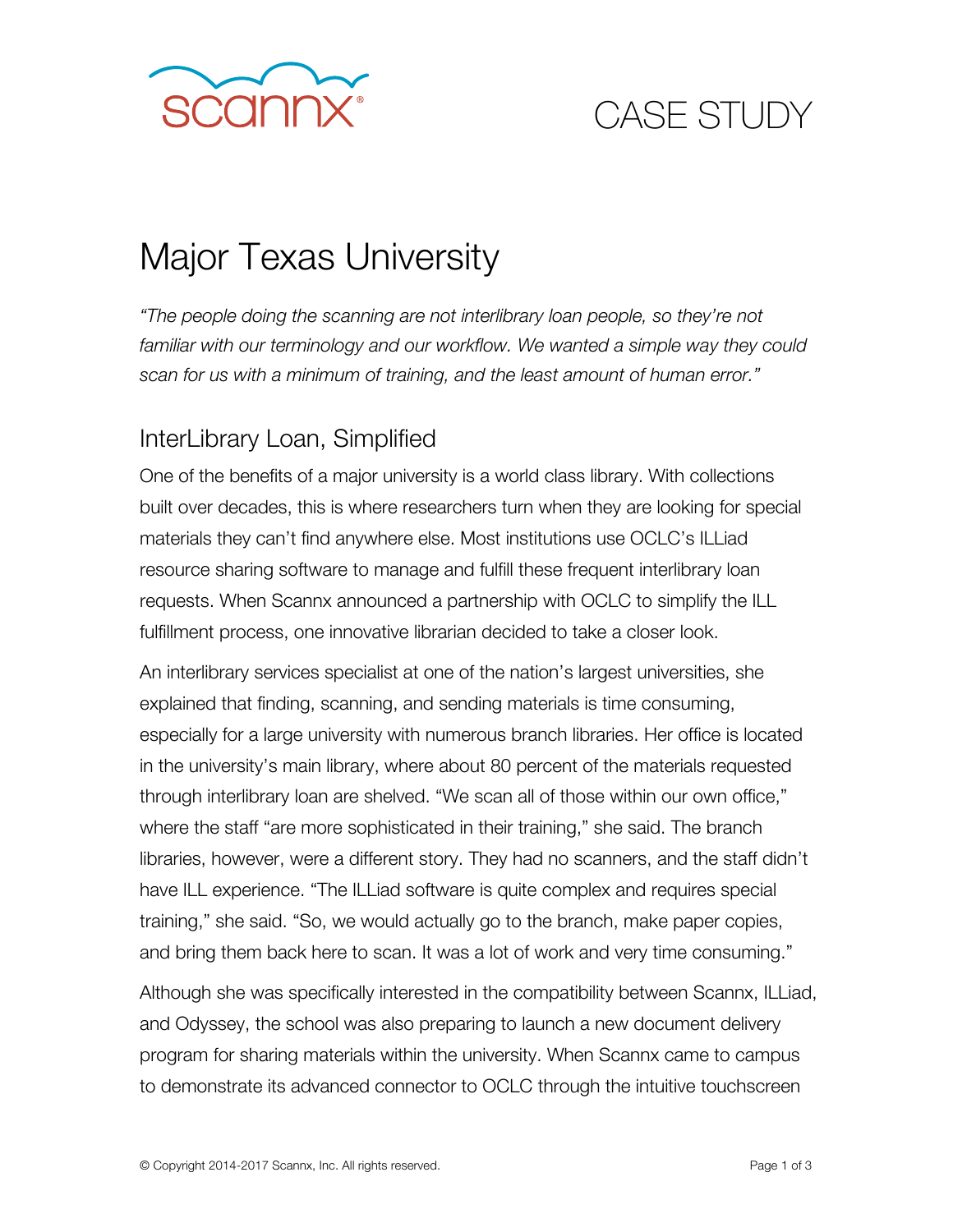

## CASE STUDY

of the Book ScanCenter, she realized she'd found one tool for both interlibrary loan and on-campus document delivery.

"I got a brainstorm," she said. Her idea was to install four Scannx book-edge flatbed scanners connected to PCs in the interlibrary loan office, where they are set up directly with ILLiad and use Odyssey for scanning. She then deployed nine of the touchscreen Scannx Book ScanCenters at satellite libraries, to be used exclusively by branch staff to scan requested materials.

#### Scannx is Simple, Customizable, and Insightful

While the Book ScanCenter is already simple to use, this librarian wanted to take it a step further. Since the kiosks would be used only by staff to fulfill requests, she disabled the scan-to-fax, scan-to-email, scan-to-print, and scan-to-smartphone features. The start screen now has only three buttons: one for InterLibrary Loan, one for on-campus document delivery, and one for requests that cannot be filled.

"We wanted to remove as much noise as possible, and streamline the process," she said. "The people doing the scanning are not interlibrary loan people, so they're not familiar with our terminology and our workflow. We wanted a simple way they could scan for us with a minimum of training, and the least amount of human error."

The Scannx Book ScanCenters were deployed and everyone is happy with the way the system works. The touchscreens are so easy to use that even student workers can fill a request at one of the branches. Once they pull the material from the shelf, they simply choose ILL or on-campus document delivery and scan the printed ILLiad Request form on the Book ScanCenter, which contains a barcode, request number and citation. The system automatically names it and assigns the ILLiad transaction number. Following the step-by-step instructions on the screen, they scan the pages or chapter, using the scanner's book edge to reduce gutter shadow and stress on the book spine.